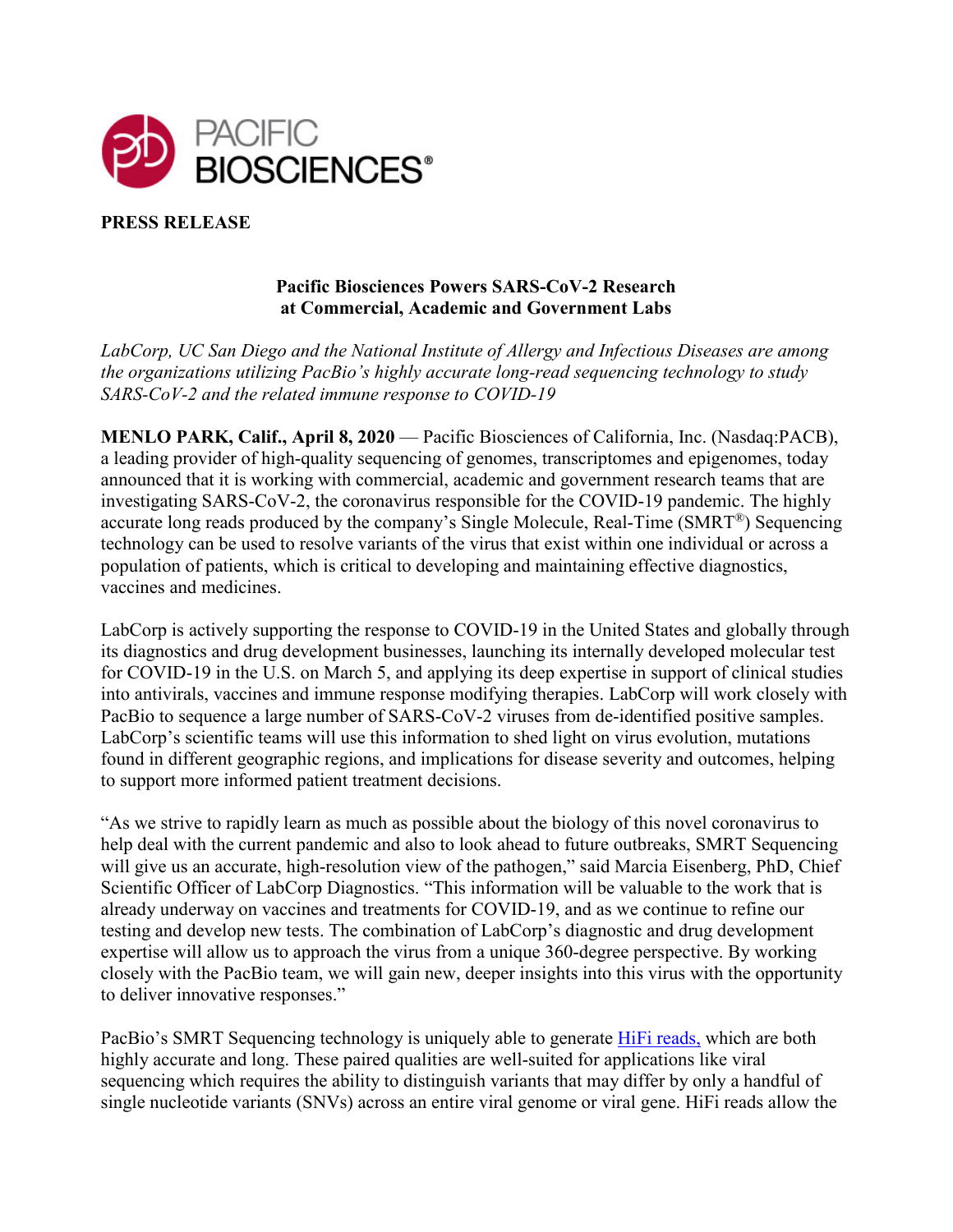phasing of all variants across entire viral genes with resolution of quasispecies within complex populations of closely related virions. For example, in order to develop a broadly efficacious therapeutic or vaccine, scientists will need to understand how SARS-CoV-2 evolves within a host, over time in a community, and across geographic regions.

Scientists at the Vaccine Research Center at the National Institute of Allergy and Infectious Diseases (NIAID) are planning to use the Sequel<sup>®</sup> II System to study virus population diversity and minor variants in samples collected from infected individuals. The information could ultimately be used to support the design of effective vaccines and antibody-based therapies.

At the University of California, San Diego, scientists are using SMRT Sequencing data to analyze SARS-CoV-2 samples. They will utilize targeted sequencing data to study the viral genome as well as shotgun metagenomics to characterize the microbiome of nasal tissues responding to a COVID-19 infection.

"While the biomedical research community has already made great strides in learning about this new virus, there is still much we do not yet understand about its biology as well as its interaction with the human host and its microbiome environment," said Rob Knight, PhD, Director of the Center for Microbiome Innovation at UC San Diego. "We anticipate that the insights we will gain from HiFi sequencing on the Sequel II System will contribute significantly to our knowledge about SARS-CoV-2 and how it operates in people."

At the Research Center Borstel, a member of the German Leibniz Association, scientists who focus on lung diseases will be sequencing SARS-CoV-2 samples and other lung pathogens collected from routine diagnostic samples to foster genomic diagnostic applications and study their spread and evolution.

PacBio HiFi reads also enable full-length B-Cell Receptor (BCR) sequencing to support investigations into host response and immune function. Sequencing full-length BCR transcripts allows researchers to not only see variants in the CDR3 domain, but also mutations that arise during somatic hypermutation, which can occur anywhere within the variable domain.

Researchers at the Vanderbilt Vaccine Center have used PacBio sequencing technology to study the human B-cell response to the virus, with the goal of identifying therapeutics or protective antibodies from patient samples.

"It is truly astounding how quickly the global scientific community has come together to fight this massive threat to human health," said Jonas Korlach, PhD, Chief Scientific Officer of Pacific Biosciences. "We are proud to support the rapidly expanding group of our customers who are engaged in this essential work and believe that the unique nature of SMRT Sequencing will allow them to delve into virus biology and host response research in a way that directly supports the development of much-needed diagnostic tests, vaccines and medicines for managing COVID-19."

For more information about how PacBio sequencing is being used to understand SARS-CoV-2 and the immune response to COVID-19 please visit: [www.pacb.com/COVID-19.](http://www.pacb.com/COVID-19)